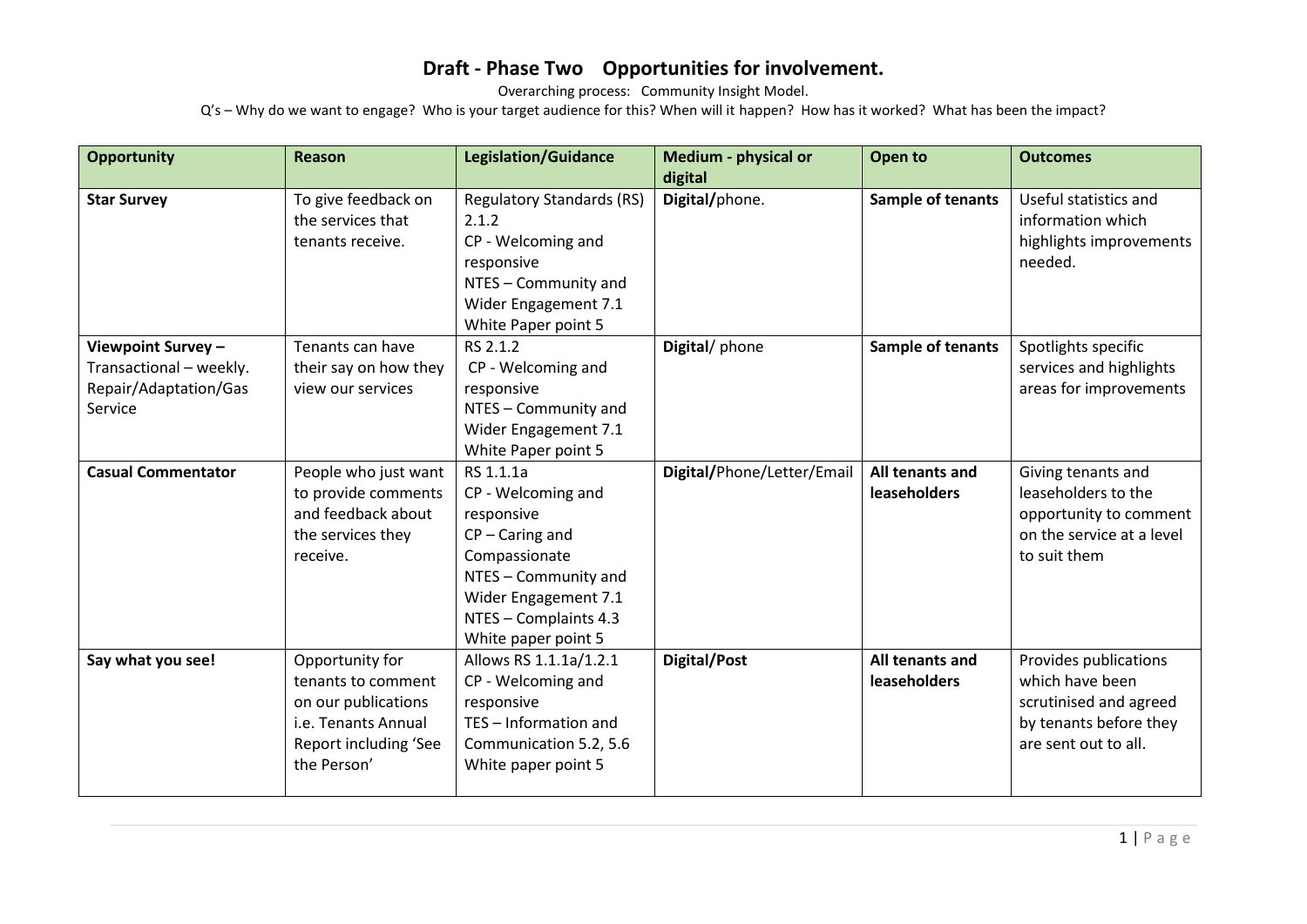Overarching process: Community Insight Model.

| <b>Opportunity</b>                           | <b>Reason</b>                                                                                                                                                                                                     | <b>Legislation/Guidance</b>                                                                                                                                                                                      | Medium - physical or<br>digital | Open to                                                          | <b>Outcomes</b>                                                                                                                                                                                   |
|----------------------------------------------|-------------------------------------------------------------------------------------------------------------------------------------------------------------------------------------------------------------------|------------------------------------------------------------------------------------------------------------------------------------------------------------------------------------------------------------------|---------------------------------|------------------------------------------------------------------|---------------------------------------------------------------------------------------------------------------------------------------------------------------------------------------------------|
|                                              | observations and<br>recommendations.                                                                                                                                                                              |                                                                                                                                                                                                                  |                                 |                                                                  |                                                                                                                                                                                                   |
| <b>Business Unit</b><br><b>Consultations</b> | Pool of interested<br>tenants to address<br>specific issues such as<br>Voids Pilot, Kitchen<br>and Bathrooms,<br>Contracts, SLA's etc.                                                                            | RS1.2.1e<br><b>HHW Business Plan</b><br>CP-Commercial and<br><b>Business like</b><br>CP - Welcoming and<br>responsive<br>NTES - Community and<br>Wider Engagement 7.1,<br>7.3<br>White paper points 1,<br>2,5,6. | <b>Physical and Digital</b>     | All tenants who<br>show an interest.<br>As and when<br>required. | <b>Allows Business</b><br>Managers to get a<br>tenant and leaseholder<br>insight into how tenants<br>feel about their services<br>and also how services<br>like their service to be<br>delivered. |
| <b>Tenant Digital App</b>                    | To be able to include<br>more tenants who<br>traditionally may not<br>get involved. It is<br>also a quick way for<br>tenants to access the<br>service and for us to<br>be able to get quick<br>answers if needed. | <b>Regulatory Standards</b><br>$1.1.1.a/b$ $1.1.2/2.1.1.$<br>CP - Welcoming and<br>responsive<br>NTES - Community and<br>Wider Engagement 7.1,<br>White paper point 5                                            | <b>Digital</b>                  | All tenants who<br>express interested.<br>Ad hoc.                | Giving tenants the<br>opportunity to make<br>direct comments and<br>requests to the housing<br>service at a time and<br>pace to suit them.                                                        |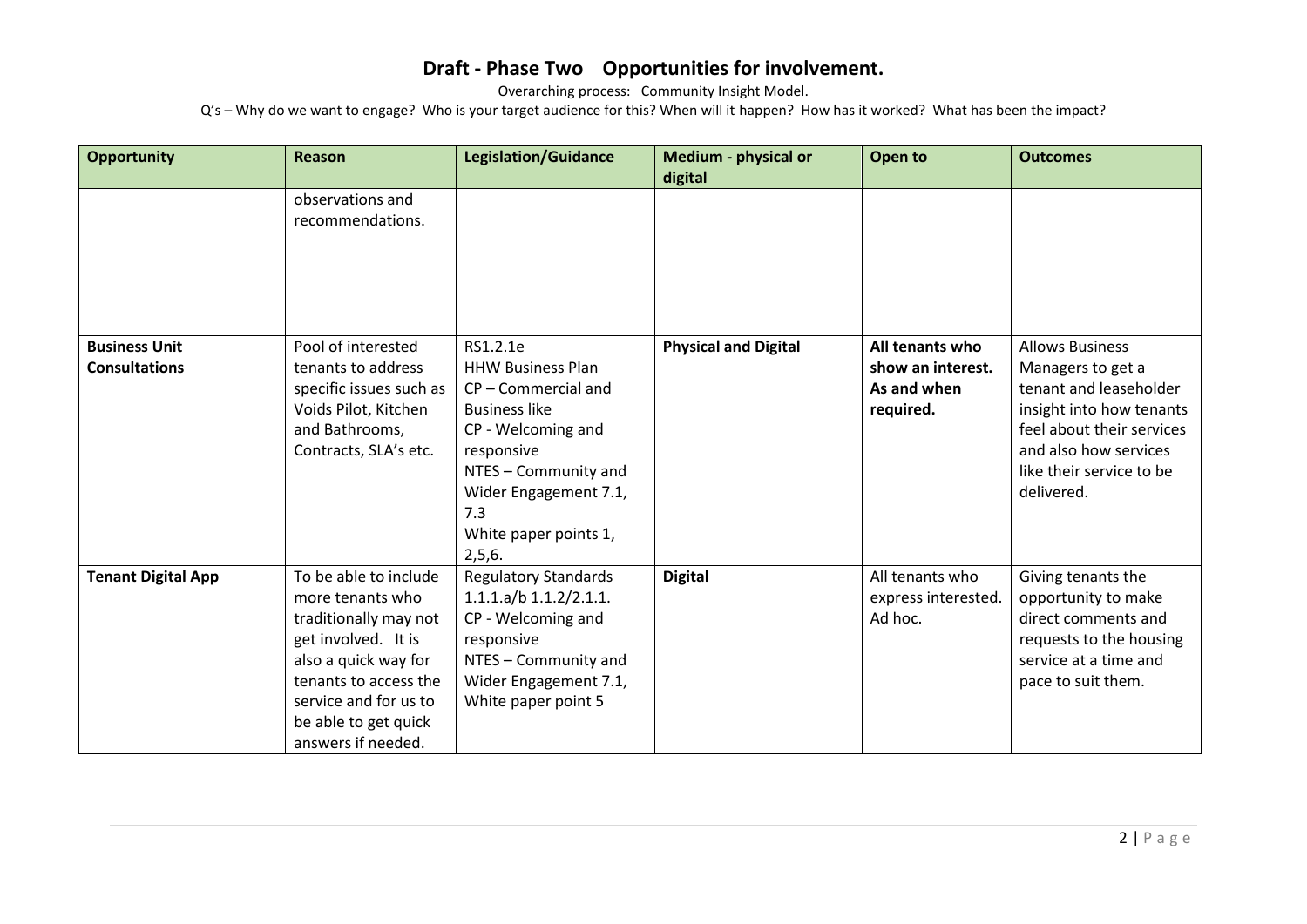Overarching process: Community Insight Model.

| <b>Opportunity</b>                                       | <b>Reason</b>                                                                                                                                                                                                                                    | <b>Legislation/Guidance</b>                                                                                                                                                 | Medium - physical or<br>digital | Open to                                                   | <b>Outcomes</b>                                                                                                                            |
|----------------------------------------------------------|--------------------------------------------------------------------------------------------------------------------------------------------------------------------------------------------------------------------------------------------------|-----------------------------------------------------------------------------------------------------------------------------------------------------------------------------|---------------------------------|-----------------------------------------------------------|--------------------------------------------------------------------------------------------------------------------------------------------|
| <b>Housing Advisory Group</b><br>or suitable alternative | To give tenants a<br>direct opportunity to<br>influence policy by<br>working with Senior<br><b>Housing Members</b><br>and Officers.                                                                                                              | RS 1.2.1 a, b, c, d, e.<br>CP - Welcoming and<br>responsive<br>$CP - Caring$ and<br>compassionate<br>NTES - Governance and<br>Transparency. 1.1.<br>White Paper points 2,5. | <b>Digital or Physical</b>      | Three tenants<br>suggested from all<br>tenants.           | Giving tenants the<br>opportunity to operate<br>at the highest level.<br>Make decisions prior to<br>housing<br>committee/cabinet<br>stage. |
| <b>Tenant Scrutiny Group</b><br>(TSG)                    | A group of tenants<br>from across the<br>district supported by<br>the TEO with<br>information provided<br>by Officers. Take a<br>subject or service<br>area and conduct a<br>light or full scrutiny of<br>the service. Held 4<br>times per year. | RS 1.2.1c, h, 2.2.1b,<br>$CP - Caring$ and<br>compassionate<br>NTES - Governance and<br>transparency,<br>NTES - Scrutiny 2.1-2.7<br>White Paper points 1, 2,<br>4, 5, 6.    | <b>Physical and Digital</b>     | All tenants                                               | Allows for the scrutiny<br>of all services within<br>housing services                                                                      |
| <b>Empty Homes Quality</b><br><b>Team</b>                | Allows tenants the<br>opportunity to judge<br>and appraise the<br>current empty homes<br>standards against<br>actual delivery                                                                                                                    | RS 1.2.1c<br>$CP - Caring$ and<br>compassionate<br>CP-Welcoming and<br>responsive<br>NTES - Scrutiny<br>White paper points 2,5,6.                                           | <b>Physical</b>                 | Involved tenants<br>that have received<br>H & S training. | Standards for providing<br>good, safe and clean<br>empty properties will<br>remain high.                                                   |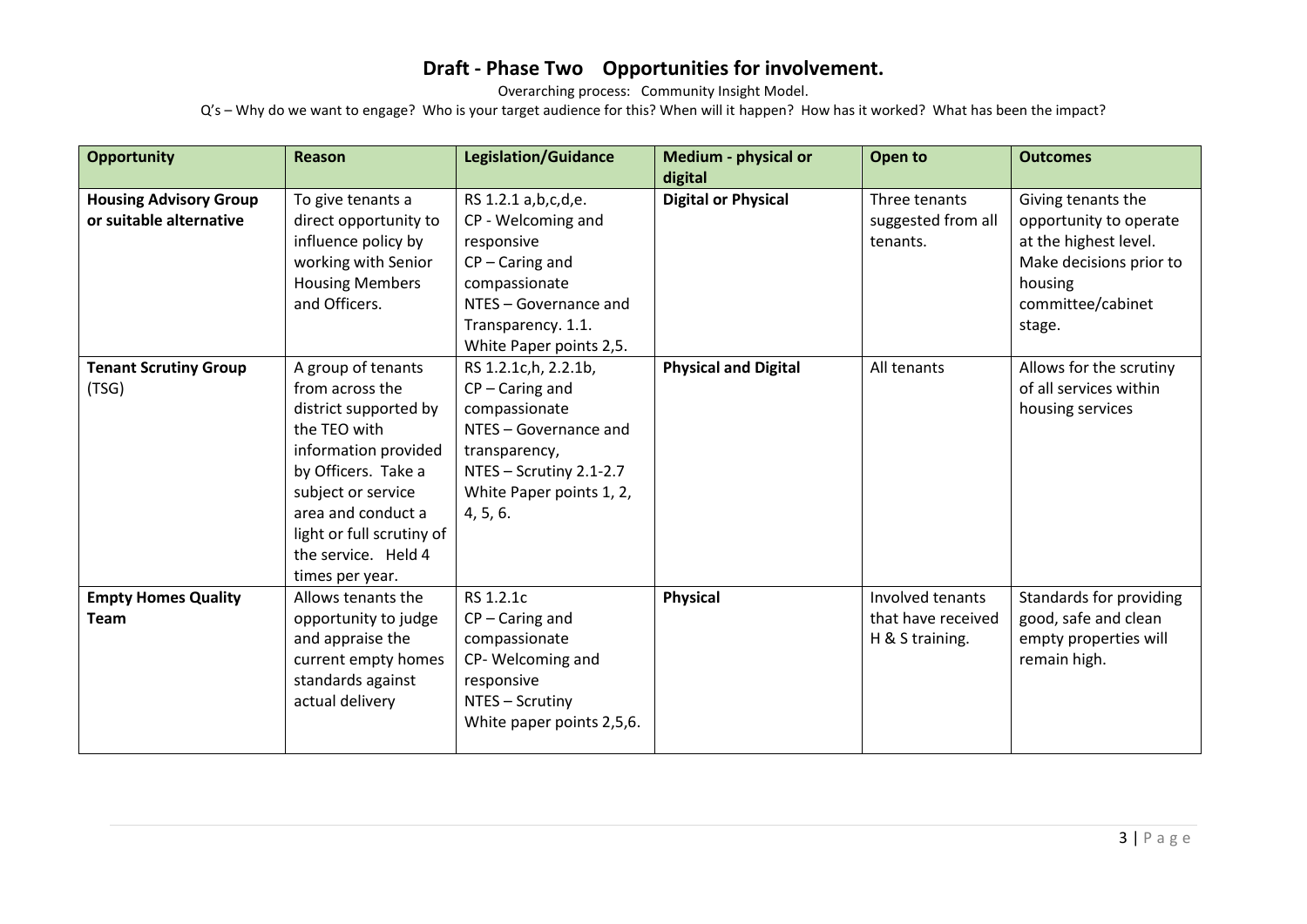Overarching process: Community Insight Model.

| <b>Opportunity</b>               | <b>Reason</b>         | <b>Legislation/Guidance</b> | Medium - physical or        | Open to            | <b>Outcomes</b>          |
|----------------------------------|-----------------------|-----------------------------|-----------------------------|--------------------|--------------------------|
|                                  |                       |                             | digital                     |                    |                          |
| <b>Local Influence Networks</b>  | Giving tenants and    | RS 1.2.1 a-f                | <b>Digital and Physical</b> | All tenants and    | Covering areas of        |
| (LIN)                            | leaseholders an       | $CP - Caring$ and           |                             | leaseholders       | Newark and Sherwood.     |
|                                  | opportunity to work   | compassionate               |                             |                    | Consultation to be held  |
|                                  | with housing staff to | CP-Welcoming and            |                             |                    | on which areas.          |
|                                  | improve services, and | responsive                  |                             |                    |                          |
|                                  | hold the council to   | NTES - Scrutiny             |                             |                    |                          |
|                                  | account when          | NTES - Co-creation          |                             |                    |                          |
|                                  | needed.               | White paper 1,2,4,5,6.      |                             |                    |                          |
|                                  |                       |                             |                             |                    |                          |
|                                  |                       |                             |                             | All tenants and    | Discussions on district  |
| <b>Central Influence Network</b> | A joining together of | RS 1.2.1 a-f                | <b>Digital and Physical</b> | leaseholders       | wide issues such as      |
| (CIN)                            | all networks to       | $CP - Caring$ and           |                             |                    | strategies, policies and |
|                                  | consider items of     | compassionate               |                             |                    | specific projects that   |
|                                  | district wide         | CP-Welcoming and            |                             |                    | need district wide       |
|                                  | significance          | responsive                  |                             |                    | comment.                 |
|                                  |                       | NTES - Scrutiny             |                             |                    |                          |
|                                  |                       | NTES - Co-creation          |                             |                    |                          |
|                                  |                       | White paper 1,2,4,5,6.      |                             |                    |                          |
|                                  |                       |                             |                             |                    |                          |
| Development & Review of          | A quarterly focus     | RS 1.2.1c                   | <b>Digital and Physical</b> | All Tenants.       | Close observations by    |
| Policy, performance and          | group which looks at  | $CP - Caring$ and           |                             | Tenants would      | tenants of the Council's |
| Practice',                       | all performance and   | compassionate               |                             | normally be        | Housing performance.     |
|                                  | outcome figures and   | CP-Welcoming and            |                             | involved in this   | Feedback given by        |
|                                  | potential             | responsive                  |                             | approximately      | working together to      |
|                                  | improvements to the   | CP- Commercial and          |                             | every six weeks.   | achieve better           |
|                                  | service including     | business like               |                             | Tenants are happy  | performance              |
|                                  | scrutiny of services. | NTES - Scrutiny             |                             | to see quarterly   |                          |
|                                  |                       | White paper points 2,5.     |                             | providing that the |                          |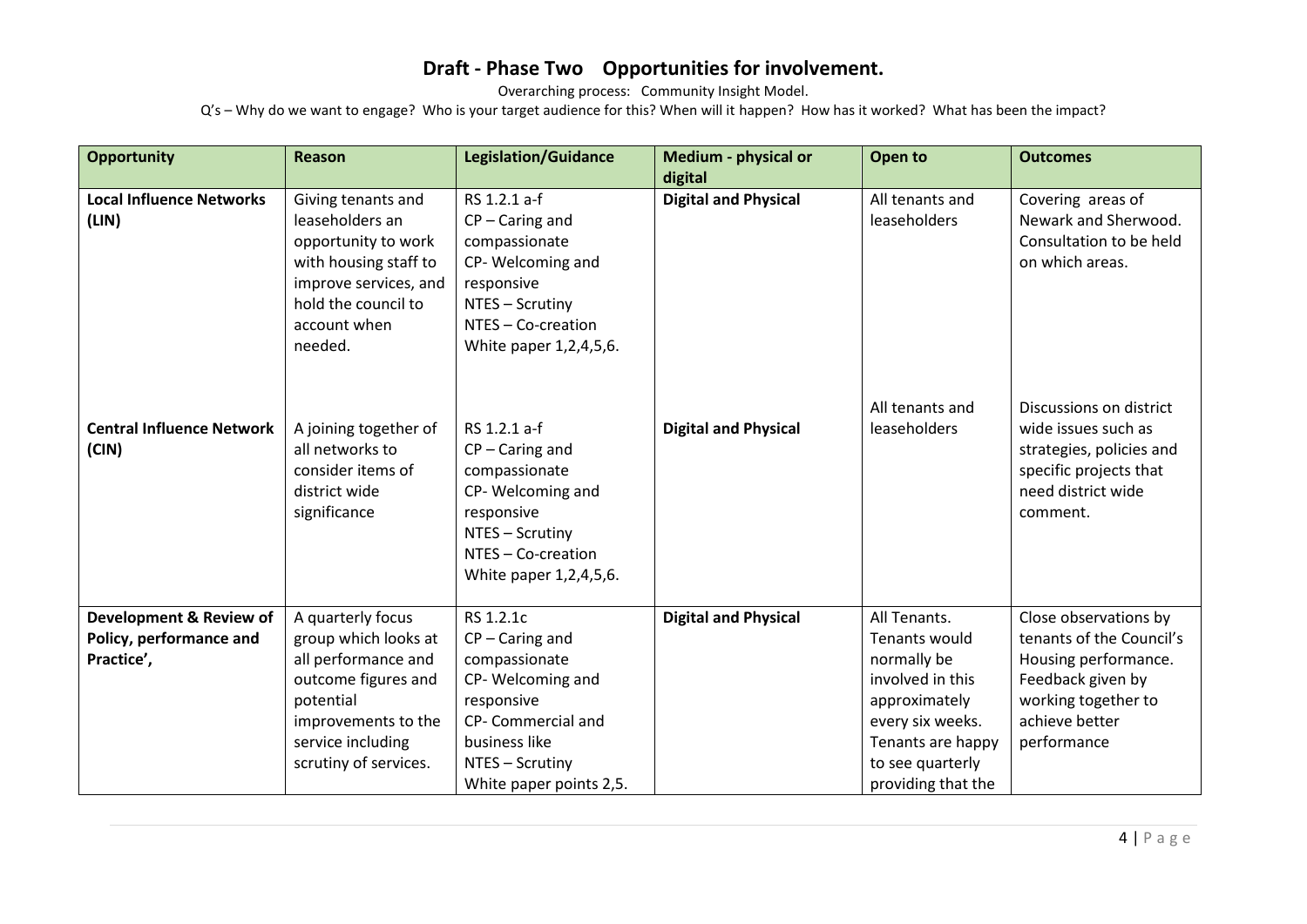Overarching process: Community Insight Model.

| <b>Opportunity</b>                | <b>Reason</b>         | <b>Legislation/Guidance</b> | Medium - physical or        | Open to           | <b>Outcomes</b>              |
|-----------------------------------|-----------------------|-----------------------------|-----------------------------|-------------------|------------------------------|
|                                   |                       |                             | digital                     |                   |                              |
|                                   | Working together to   |                             |                             | information given |                              |
|                                   | understand trends     |                             |                             | is timely and     |                              |
|                                   |                       |                             |                             | meaningful.       |                              |
|                                   |                       |                             |                             |                   |                              |
| <b>Spotlight Leasehold Online</b> | Opportunity to        | RS 1.2.1c/1.2.1 b/1.2.1f    | <b>Digital</b>              | All Leaseholders  | <b>Enables the Leasehold</b> |
| Forum                             | landlords and         | $CP - Caring$ and           |                             | and their tenants | service to understand        |
|                                   | leaseholders to bring | compassionate               |                             |                   | the needs of                 |
|                                   | their ideas and       | CP-Welcoming and            |                             |                   | leaseholders and to          |
|                                   | concerns to the       | responsive                  |                             |                   | ensure we gain an            |
|                                   | attention of Housing  | NTES - Community and        |                             |                   | understanding of their       |
|                                   | and help develop the  | Wider Engagement7.1,        |                             |                   | needs when receiving         |
|                                   | service.              | 7.2.                        |                             |                   | the service, and that        |
|                                   |                       | White paper points          |                             |                   | they can have a say in       |
|                                   |                       | 1, 2, 3, 4, 5, 6, 7.        |                             |                   | what they receive.           |
| <b>Village or Street Voice</b>    | Individuals who are   | RS 1.2.1 a-f                | <b>Digital</b>              | All tenants and   | Gives individuals,           |
|                                   | happy to speak up     | $CP - Caring$ and           |                             | residents         | especially in villages and   |
|                                   | about what concerns   | compassionate               |                             |                   | areas with limited social    |
|                                   | them or give          | CP-Welcoming and            |                             |                   | housing the opportunity      |
|                                   | feedback on services. | responsive                  |                             |                   | to voice their concerns      |
|                                   | This is with the      | NTES-Community and          |                             |                   | and be involved in           |
|                                   | blessing of other     | wider engagement 7.1        |                             |                   | shaping service delivery.    |
|                                   | tenants.              | White paper 5,6.            |                             |                   |                              |
|                                   |                       |                             |                             |                   |                              |
| <b>Digital Drop In</b>            | Opportunities for     | <b>Business Plan</b>        | <b>Digital and Physical</b> | All tenants       | Helps individuals to         |
|                                   | tenants to engage in  | $CP - Caring$ and           |                             |                   | access online services       |
|                                   | taster sessions       | compassionate               |                             |                   | and keeps them abreast       |
|                                   | helped by our         | $CP -$ Ambitious and        |                             |                   | of latest e newsletters      |
|                                   | involved tenants on   | forward thinking            |                             |                   | and online opportunities     |
|                                   |                       |                             |                             |                   | for information.             |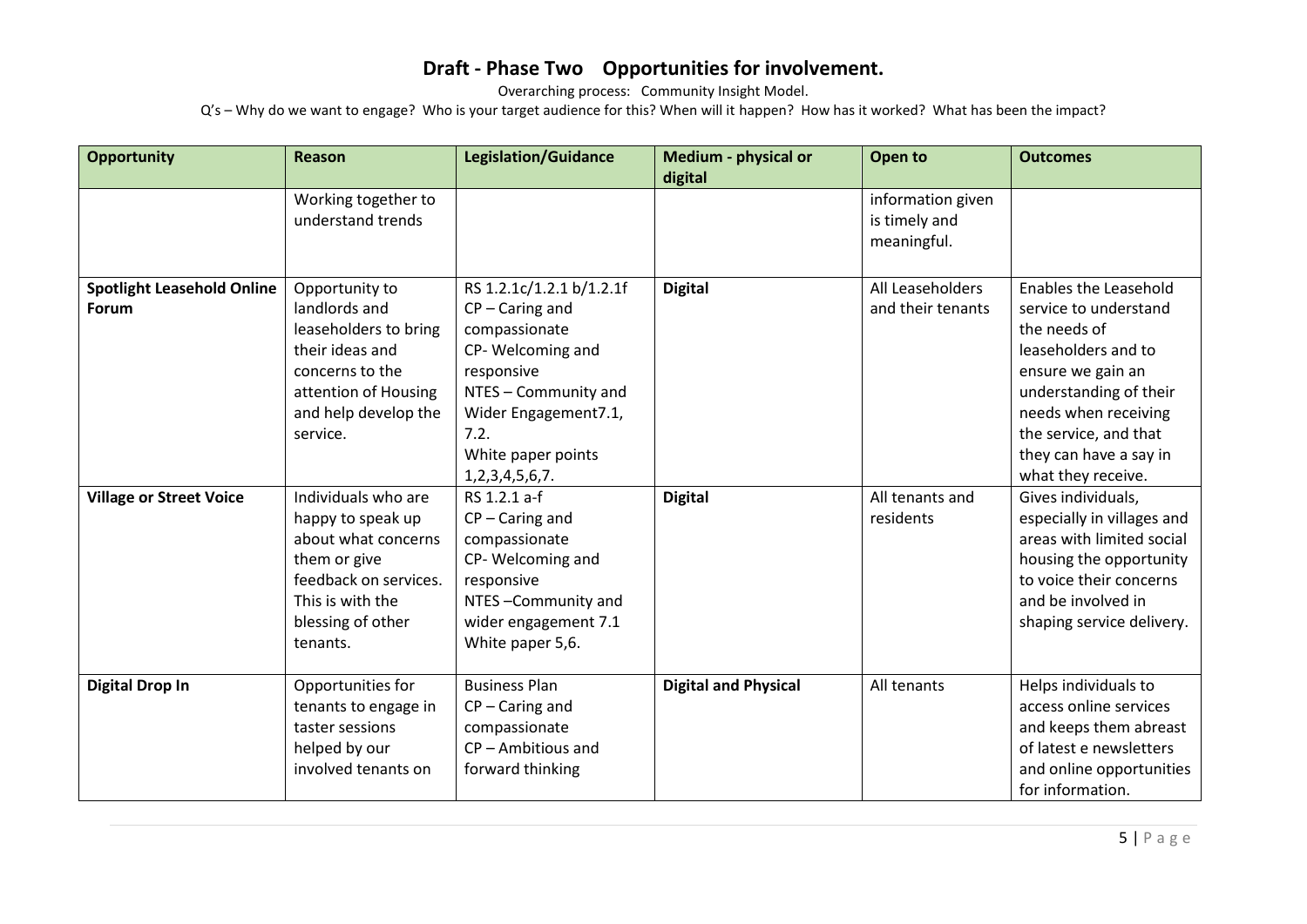Overarching process: Community Insight Model.

| <b>Opportunity</b>         | <b>Reason</b>         | <b>Legislation/Guidance</b> | <b>Medium - physical or</b> | Open to           | <b>Outcomes</b>          |
|----------------------------|-----------------------|-----------------------------|-----------------------------|-------------------|--------------------------|
|                            |                       |                             | digital                     |                   |                          |
|                            | the use of digital    | NTES-Community and          |                             |                   |                          |
|                            | media and online use  | wider engagement 7.1        |                             |                   |                          |
|                            |                       | NTES - Resources for        |                             |                   |                          |
|                            |                       | Engagement 6.1, 6.3         |                             |                   |                          |
|                            |                       | White paper points          |                             |                   |                          |
|                            |                       | 2,3,4,5,6.                  |                             |                   |                          |
| <b>Coffee Buddies</b>      | To pick areas in the  | <b>Tackling Loneliness</b>  | <b>Physical</b>             | All tenants       | Assists tenants to meet  |
|                            | district in Sheltered | Agenda.                     |                             |                   | with others to avoid the |
|                            | schemes to            | CSH - Business Plan         |                             |                   | risk                     |
|                            | encourage people to   | $CP - Caring$ and           |                             |                   |                          |
|                            | drop in for a coffee. | compassionate               |                             |                   |                          |
|                            | This will help tackle | NTES-Community and          |                             |                   |                          |
|                            | loneliness and        | wider engagement 7.1        |                             |                   |                          |
|                            | encourage people to   | White paper point 5.        |                             |                   |                          |
|                            | meet up to share      |                             |                             |                   |                          |
|                            | stories. Undertaken   |                             |                             |                   |                          |
|                            | by Tenancy Assistants |                             |                             |                   |                          |
|                            | and Tenancy Officers. |                             |                             |                   |                          |
| <b>Youth Housing Forum</b> | To gain an insight in | RS 1.2.1 a-f                | Digital/Physical            | All young tenants | Youth tenant             |
| (tenancies between 16-25)  | to how young people   | CSH - Business Plan         |                             | between the ages  | perspective on service   |
|                            | see our communities   | CP-Ambitious and            |                             | of 16-25.         | delivery and how this    |
|                            | and offer suggestions | forward thinking            |                             |                   | can be improved.         |
|                            | to improve services ( | $CP - Caring$ and           |                             |                   |                          |
|                            | online/in             | compassionate               |                             |                   |                          |
|                            | person/planning for   | CP-Welcoming and            |                             |                   |                          |
|                            | real)                 | responsive                  |                             |                   |                          |
|                            |                       | NTES-Community and          |                             |                   |                          |
|                            |                       | wider engagement 7.1        |                             |                   |                          |
|                            |                       | White paper 2,4,5,6.        |                             |                   |                          |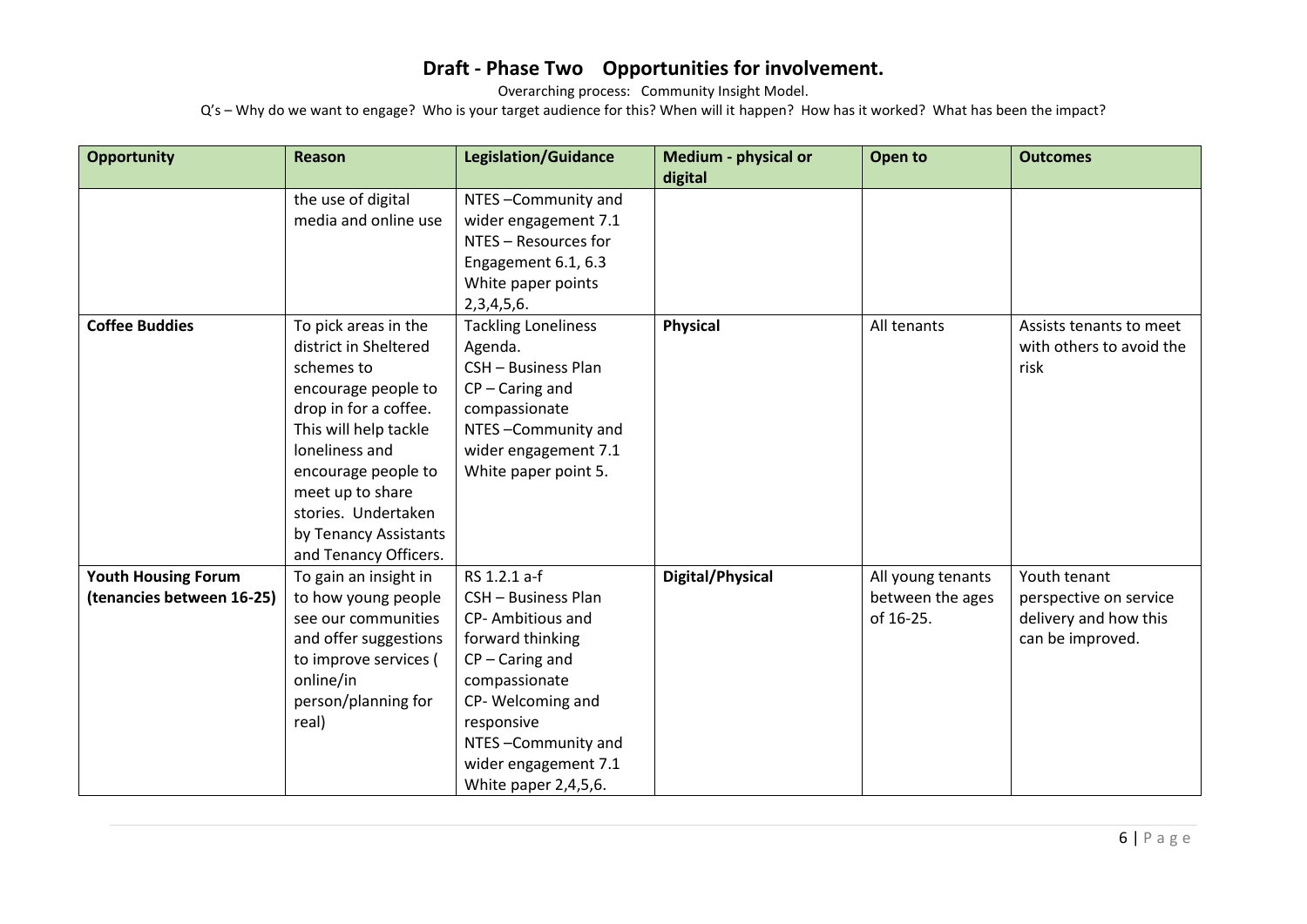Overarching process: Community Insight Model. Q's – Why do we want to engage? Who is your target audience for this? When will it happen? How has it worked? What has been the impact?

| <b>Opportunity</b>                                                                    | <b>Reason</b>                                                                                                                                                                                        | <b>Legislation/Guidance</b>                                                                                                                                                                                                                                                   | Medium - physical or<br>digital | Open to                                         | <b>Outcomes</b>                                                                                                                                                                                        |
|---------------------------------------------------------------------------------------|------------------------------------------------------------------------------------------------------------------------------------------------------------------------------------------------------|-------------------------------------------------------------------------------------------------------------------------------------------------------------------------------------------------------------------------------------------------------------------------------|---------------------------------|-------------------------------------------------|--------------------------------------------------------------------------------------------------------------------------------------------------------------------------------------------------------|
| 'Tenants at the Heart'<br><b>Annual Event and Review</b><br>of Tenant Engagement      | <b>Annual Conference</b><br>which invites tenants<br>to join staff and<br>councillors to<br>celebrate the year<br>with workshops, talks<br>and live performance<br>and to review the TE<br>strategy. | RS 2.3.1, 1.2.1 a-f, 1.3.1b,<br>2.2.2, 2.2.4.<br>CP - Ambitious and<br>forward thinking<br>$CP - Caring$ and<br>compassionate<br>CP-Welcoming and<br>responsive<br>NTES-Community and<br>wider engagement 7.1<br>NTES-Governance and<br>transparency 1.8<br>White paper 2,5,. | Physical                        | All tenants and<br>leaseholders and<br>partners | An opportunity to<br>review TP, engage with<br>tenants and<br>leaseholders and staff<br>and to share successes<br>and gain valuable<br>information from<br>tenants about how they<br>view the service. |
| <b>Chartered Institute of</b><br><b>Housing Conference &amp;</b><br><b>Exhibition</b> | To keep involved<br>tenants up to date<br>with the latest<br>thinking in policy,<br>procedure and<br>processes with govt.<br>housing policy                                                          | RS 2.2.1, 2.2.1d.<br>$CP - Caring$ and<br>compassionate<br><b>TNES - Resources for</b><br>engagement<br>White paper points 2, 5.                                                                                                                                              | <b>Physical</b>                 | Involved tenants                                | Helps develop their<br>learning in housing and<br>engaged with other<br>tenants who are<br>involved.                                                                                                   |
| <b>TPAS Annual Conference</b>                                                         | To keep involved<br>tenants up to date<br>with the latest<br>thinking in policy,<br>procedure and<br>processes with TE.                                                                              | RS 2.2.1, 2.2.1d.<br>$CP - Caring$ and<br>compassionate<br><b>TNES - Resources for</b><br>engagement<br>White paper point 5.                                                                                                                                                  | <b>Physical</b>                 | Involved tenants                                | Helps to capacitate the<br>learning and information<br>to tenants to enable<br>them to effectively take<br>part in engagement.                                                                         |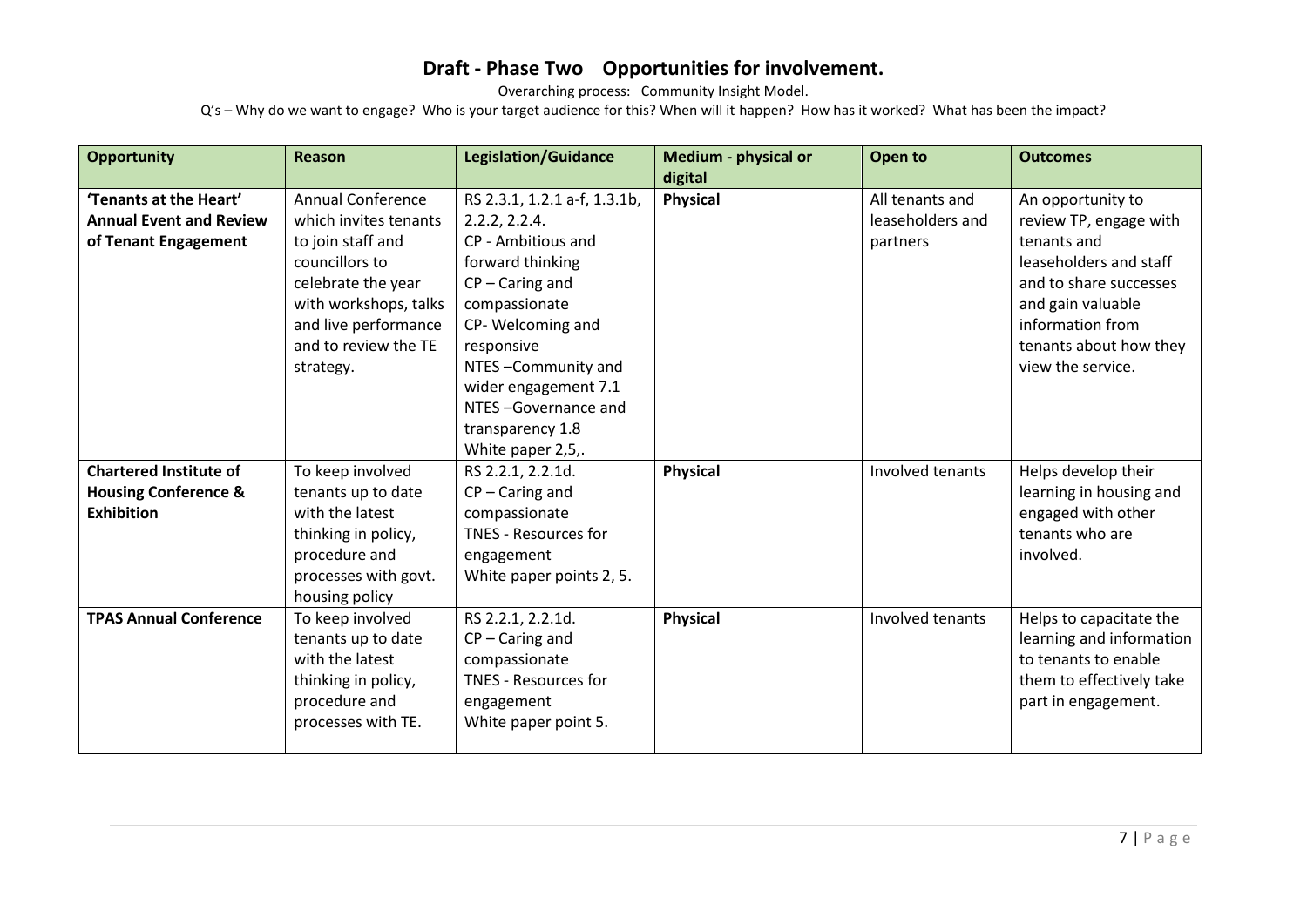Overarching process: Community Insight Model.

| <b>Opportunity</b>                                                                                     | Reason                                                                                                                                              | <b>Legislation/Guidance</b>                                                                                                                                | Medium - physical or<br>digital                                                   | Open to                                                                          | <b>Outcomes</b>                                                                                                         |
|--------------------------------------------------------------------------------------------------------|-----------------------------------------------------------------------------------------------------------------------------------------------------|------------------------------------------------------------------------------------------------------------------------------------------------------------|-----------------------------------------------------------------------------------|----------------------------------------------------------------------------------|-------------------------------------------------------------------------------------------------------------------------|
| <b>Grounds maintenance</b>                                                                             | Keeping our<br>communities clean<br>and green                                                                                                       | RS 1.2.1c<br>$CP - Caring$ and<br>compassionate<br>CP-Welcoming and<br>responsive<br>TNES - Scrutiny<br>White paper points<br>2,4,5,6.                     | <b>Digital</b>                                                                    | Tenants who live<br>in the areas<br>around our<br>communal<br>gardening contract | Better provision of<br>services through<br>feedback                                                                     |
| <b>Cleaning Contract</b>                                                                               | Keeping our<br>communal building<br>and areas clean                                                                                                 | RS 1.2.1c<br>$CP - Caring$ and<br>compassionate<br>CP-Welcoming and<br>responsive<br>TNES - Scrutiny<br>White paper points<br>2,4,5,6.                     | <b>Digital</b>                                                                    | Tenants who live<br>in the areas of our<br>communal<br>cleaning contract         | Better provision of<br>service through<br>feedback                                                                      |
| <b>Housing Question time</b>                                                                           | Giving an opportunity<br>for tenants and<br>leaseholders to ask<br>questions of BM's<br>and Senior Officers<br>on subjects which<br>matter to them. | RS 1.1.1a<br>CP-Ambitious and<br>forward thinking<br>CP-Welcoming and<br>responsive<br>TNES - Governance and<br>Transparency.<br>White paper points 2,4,5. | <b>Online</b> - facebook live or<br>teams. Already done for<br>Leader of Council. | All tenants $-$<br>online by<br>application.                                     | Allows for tenants and<br>leaseholders to ask<br>questions and receive<br>answers from a panel of<br>service providers. |
| <b>Community Walkabout or</b><br><b>Community Ambles</b><br>(involving other parts of<br>the council). | Opportunity for<br>tenants and officers<br>and council members<br>to look at various                                                                | <b>RS</b><br>$CP - Caring$ and<br>compassionate                                                                                                            | <b>Physical</b>                                                                   | All tenants and<br>leaseholders                                                  | Allows tenants,<br>Members and partners<br>to observe problems in<br>their locality                                     |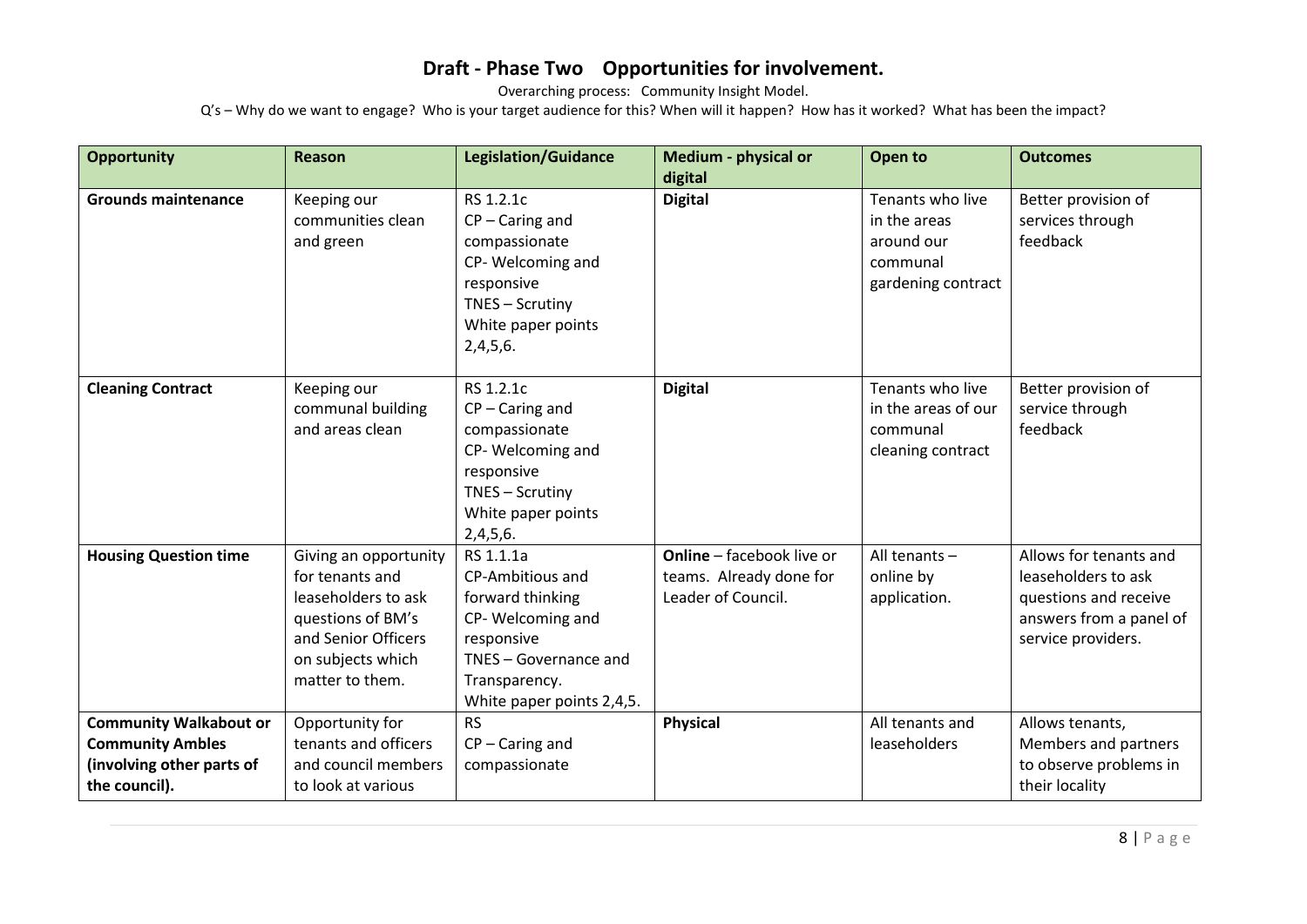Overarching process: Community Insight Model.

| <b>Opportunity</b>                   | <b>Reason</b>                                                                                         | <b>Legislation/Guidance</b>                                                                                                                                                                            | <b>Medium - physical or</b> | Open to                                                                       | <b>Outcomes</b>                                                                                                          |
|--------------------------------------|-------------------------------------------------------------------------------------------------------|--------------------------------------------------------------------------------------------------------------------------------------------------------------------------------------------------------|-----------------------------|-------------------------------------------------------------------------------|--------------------------------------------------------------------------------------------------------------------------|
|                                      | areas of the district<br>together                                                                     | CP-Welcoming and<br>responsive<br>TNES - Scrutiny<br>White paper points<br>1,2,4,5,6.                                                                                                                  | digital                     |                                                                               |                                                                                                                          |
| <b>Job Interviews</b>                | Tenants invited to<br>join in on key job<br>interviews so they<br>can have a say in who<br>we employ. | RS 1.2.1a<br>$CP - Caring$ and<br>compassionate<br>TNES - Governance and<br>Transparency<br>White paper point 5.                                                                                       | <b>Physical</b>             | All tenants. Needs<br>to be a meaningful<br>contribution as a<br>panel member | Gives tenants the<br>opportunity to become<br>involved in employing<br>staff that are<br>knowledgeable and<br>inclusive. |
| <b>Contract Panel</b>                | Tenants involved in<br>deciding who we<br>work with. Helped by<br>Asset management                    | RS 1.2.1b<br>$CP - Caring$ and<br>compassionate<br>CP-Welcoming and<br>responsive<br>CP Commercial and<br><b>Business like</b><br>TNES - Business and<br>Strategy<br>White paper point<br>1,2,3,4,5,6. | <b>Digital or Physical</b>  | All tenants and<br><b>leaseholders</b>                                        | Tenants at the heart of<br>decision making about<br>which contractors we<br>work with and the<br>quality of standards    |
| <b>Complaint Monitoring</b><br>Panel | <b>Independent Tenants</b><br>Chaired by Tenant<br>Forum                                              | RS 1.1.1b, 2.1.2<br>$CP - Caring$ and<br>compassionate<br>CP-Welcoming and<br>responsive                                                                                                               | <b>Digital and Physical</b> | <b>Involved Tenants</b>                                                       | To help with assessing<br>complaints received<br>from tenants to Housing<br>Services. Also keep an<br>overview of the    |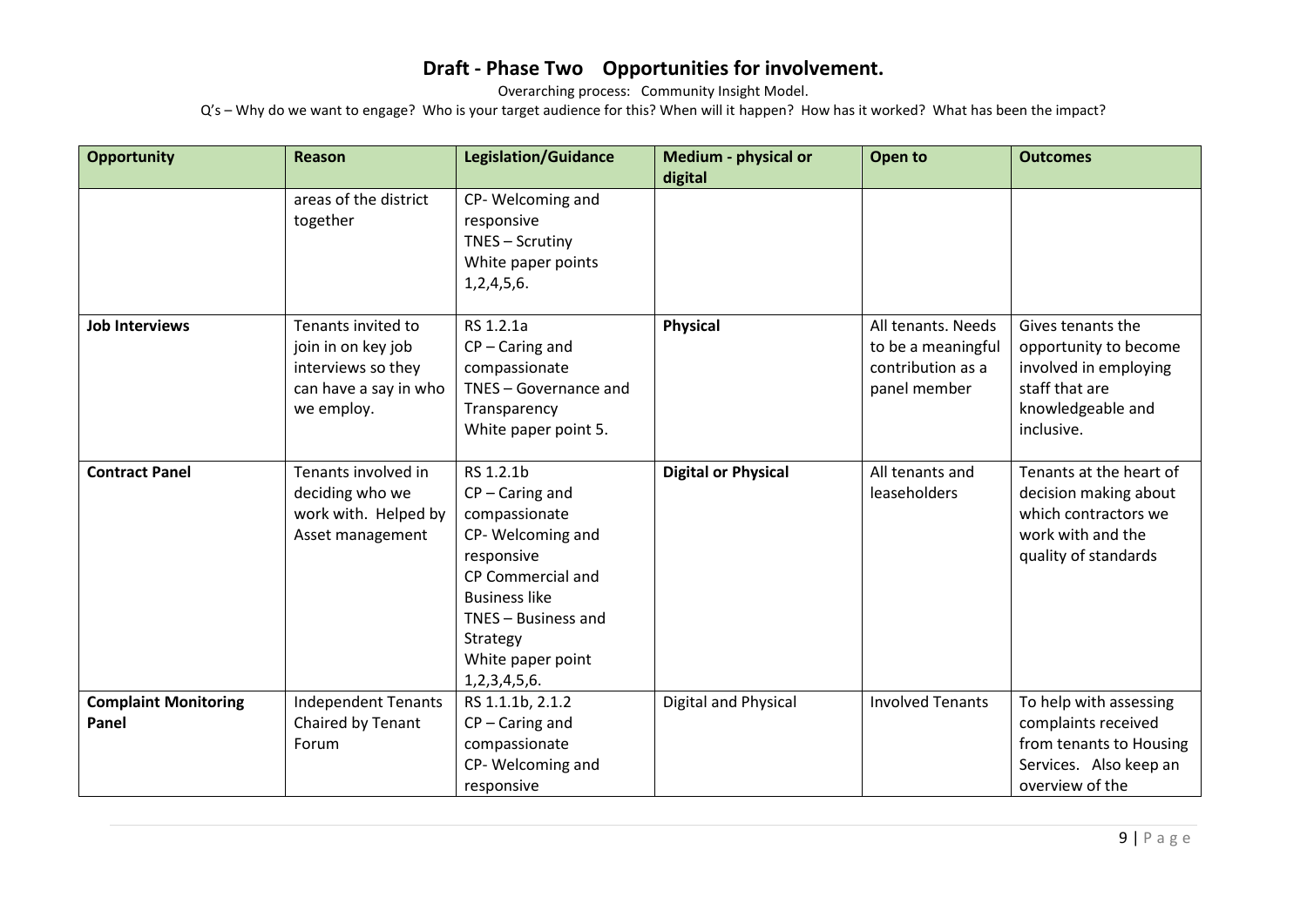Overarching process: Community Insight Model.

| <b>Opportunity</b>                            | <b>Reason</b>                                                                                                                                                                                        | <b>Legislation/Guidance</b>                                                                                                                                                                                                          | Medium - physical or<br>digital | Open to                            | <b>Outcomes</b>                                                                                                           |
|-----------------------------------------------|------------------------------------------------------------------------------------------------------------------------------------------------------------------------------------------------------|--------------------------------------------------------------------------------------------------------------------------------------------------------------------------------------------------------------------------------------|---------------------------------|------------------------------------|---------------------------------------------------------------------------------------------------------------------------|
|                                               |                                                                                                                                                                                                      | CP Ambitious and forward<br>thinking<br>TNES - Complaints<br>White paper point 3,5.                                                                                                                                                  |                                 |                                    | Ombudsman Self-<br>Assessment. Looking at<br>themes and trends to<br>consider any potential<br>service improvements.      |
| <b>Secret Shoppers</b>                        | Tenants who do not<br>traditionally get<br>involved and whose<br>identity remain<br>confidential help to<br>navigate the services<br>to check that we are<br>providing the very<br>best of services. | RS 2.2.1h<br>$CP - Caring$ and<br>compassionate<br>CP-Welcoming and<br>responsive<br>TNES - Scrutiny<br>White paper point 2,4,5.                                                                                                     | <b>Digital and Physical</b>     | Tenants and<br><b>leaseholders</b> | Ad hoc opportunities to<br>test quality of services<br>and provide constructive<br>feedback to improve<br>services.       |
| <b>Community Chest</b><br><b>Applications</b> | Give tenants the<br>opportunity to<br>change something in<br>their community to<br>make it better.                                                                                                   | RS 1.2.1<br>$CP - Caring$ and<br>compassionate<br>CP-Welcoming and<br>responsive<br>CP - Ambitious and<br>forward thinking<br>CP-Commercial and<br>business like<br>TNES - Community and<br>Wider Engagement<br>White paper point 6. | <b>Digital</b>                  | Tenants and<br>Leaseholders        | Opportunities for<br>tenants to gain financial<br>support or help with<br>resolving low level<br>issues on their estates. |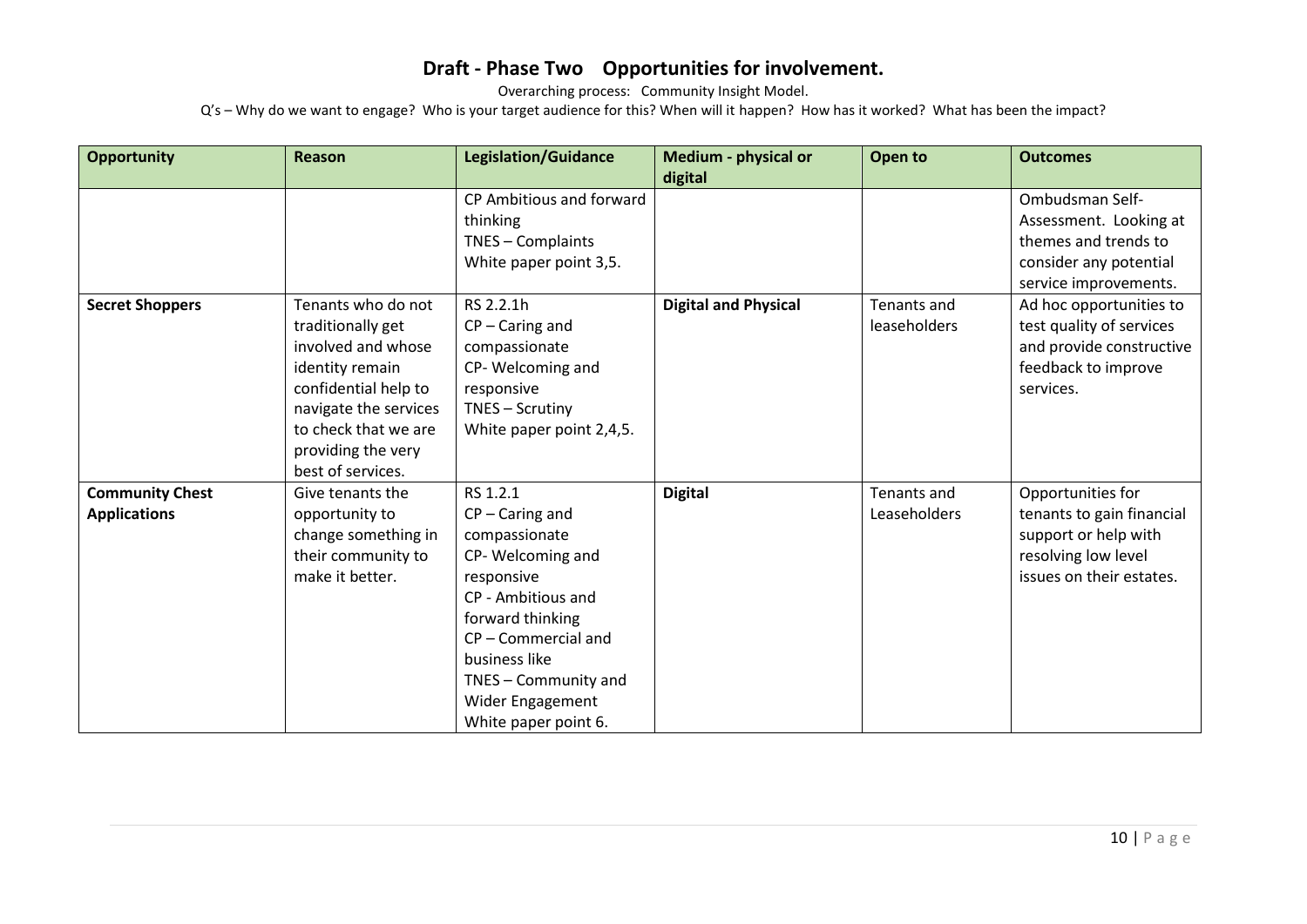Overarching process: Community Insight Model.

| <b>Opportunity</b>          | Reason                | <b>Legislation/Guidance</b> | Medium - physical or        | Open to         | <b>Outcomes</b>           |
|-----------------------------|-----------------------|-----------------------------|-----------------------------|-----------------|---------------------------|
|                             |                       |                             | digital                     |                 |                           |
| <b>Days of Action</b>       | Working with          | Currently part of the       | <b>Physical</b>             | Tenants,        | Gives tenants, officers   |
|                             | colleagues across the | Cleaner, Safer Greener      |                             | leaseholder and | and other stakeholders    |
|                             | Council and other     | programme.                  |                             | residents.      | an opportunity to         |
|                             | supporting agencies-  | CP-Ambitious and            |                             |                 | concentrate on a          |
|                             | Tenants and           | forward thinking            |                             |                 | particular area to        |
|                             | Leaseholders can join | $CP - Caring$ and           |                             |                 | improve the outlooks in   |
|                             | in and make a         | compassionate               |                             |                 | regards to cleanliness,   |
|                             | difference to their   | CP-Welcoming and            |                             |                 | ASB and crime and         |
|                             | estates and villages. | responsive                  |                             |                 | grounds maintenance.      |
|                             |                       | CP - Careful and creative   |                             |                 |                           |
|                             |                       | TNES - Community and        |                             |                 |                           |
|                             |                       | Wider Engagement            |                             |                 |                           |
|                             |                       | White paper point 5,6.      |                             |                 |                           |
| <b>Tenant Forum</b>         | Having a separate,    | RS 2.2.1b                   | <b>Digital and Physical</b> | Tenants         | An independent forum      |
|                             | non-council led       | TNES - Community and        |                             |                 | for addressing issues     |
|                             | tenants group which   | Wider Engagement            |                             |                 | and regular consultation  |
|                             | can help and advise   | TNES - Complaints           |                             |                 | opportunities             |
|                             | tenants               | White paper points          |                             |                 |                           |
|                             | independently if they | 1, 2, 3, 4, 5, 6.           |                             |                 |                           |
|                             | need it. Supported by |                             |                             |                 |                           |
|                             | the Council.          |                             |                             |                 |                           |
| <b>Community Engagement</b> | Jointly with          | RS 2.2.1                    | <b>Physical</b>             | Tenants and     | Opportunity to meet       |
| <b>Roadshows</b>            | colleagues in         | TNES - Community and        |                             | Residents       | tenants and residents     |
|                             | Community             | Wider Engagement            |                             |                 | and discuss all           |
|                             | Engagement $-$ a      | White paper point 5,6.      |                             |                 | opportunities for         |
|                             | series of roadshows   |                             |                             |                 | engagement and see if     |
|                             | visiting villages     |                             |                             |                 | we can recruit more       |
|                             |                       |                             |                             |                 | people to get involved at |
|                             |                       |                             |                             |                 | a level to suit them.     |